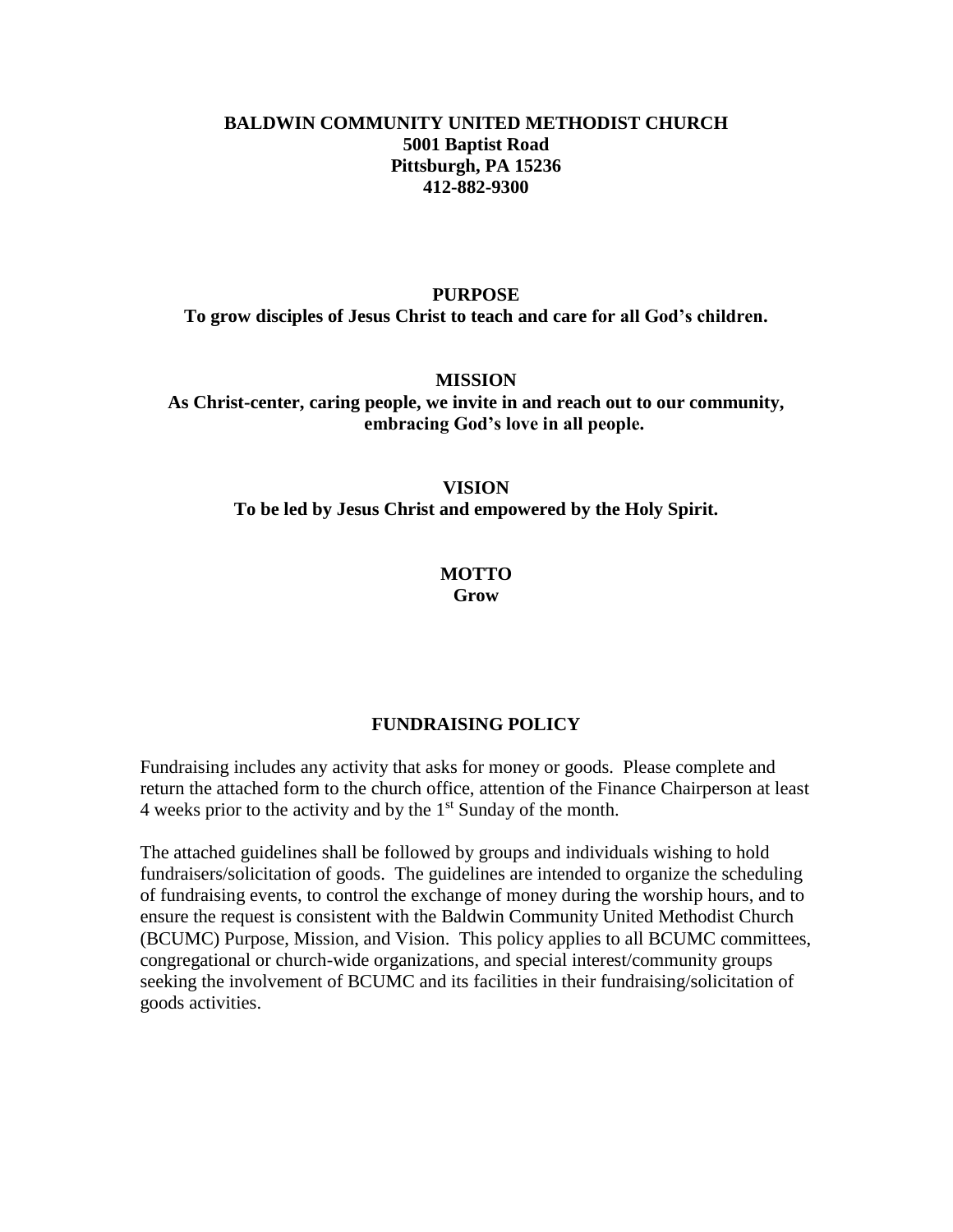## **BALDWIN COMMUNITY UNITED METHODIST CHURCH FUNDRAISING POLICY**

## **FUNDRAISING POLICY**

- 1. Fundraising cannot involve gambling (see attached Gambling Policy).
- 2. No fundraising activities are permitted during a worship service.
- 3. Fundraising events must be approved by the Finance Committee before the event occurs.
- 4. Commercial fundraising, which is defined as a one-time event utilizing commercial means to raise funds for a designated purpose must met the following criteria:
	- A. A member of BCUMC must actively participate in the event.
	- B. It supports the Purpose, Mission, and Vision of the church and/or provides an outreach to the community.
	- C. It has been approved by the Finance Committee.
- 5. Fundraisers should follow the fundraising approval process and will be approved for a maximum period of one year. All fundraisers need to seek renewal on an annual basis.

# **FUNDRAISING APPROVAL PROCESS**

- 1. **Contact the Church Office** At least 4 weeks in advance to check for availability of the date/location requested.
- **2. Submit a Fundraising Request Form (forms are available from the Reception Office or the Administrative Assistants' Offices)** – At least 4 weeks in advance of the fundraising by the  $1<sup>st</sup>$  Sunday of the month, submit the form to the church office so that it can be added to the Finance Committee meeting agenda.
- **3. Finance Committee Reviews** All fundraising requests are reviewed and approved/denied as part of the monthly Finance Committee meeting. Confirmation will be given after the  $4<sup>th</sup>$  Monday of the month.

# **FUNDRAISING GUIDELINES AND PRACTICES**

- 1. Building fellowship in the church and service to the community are important goals of these activities.
- 2. Products offered for sale should be handled in a low-key manner, and limited where membership comes to or leaves from the worship services.
- 3. The fundraising should not detract from other financial stewardship efforts within the congregation.
- 4. If approved fundraising activities have a negative effect on our congregational life, they should stop.
- 5. The activity should afford satisfaction and dignity to those who engage in it.
- 6. The activity should provide an avenue for people to use their abilities and to express willingness to serve others.